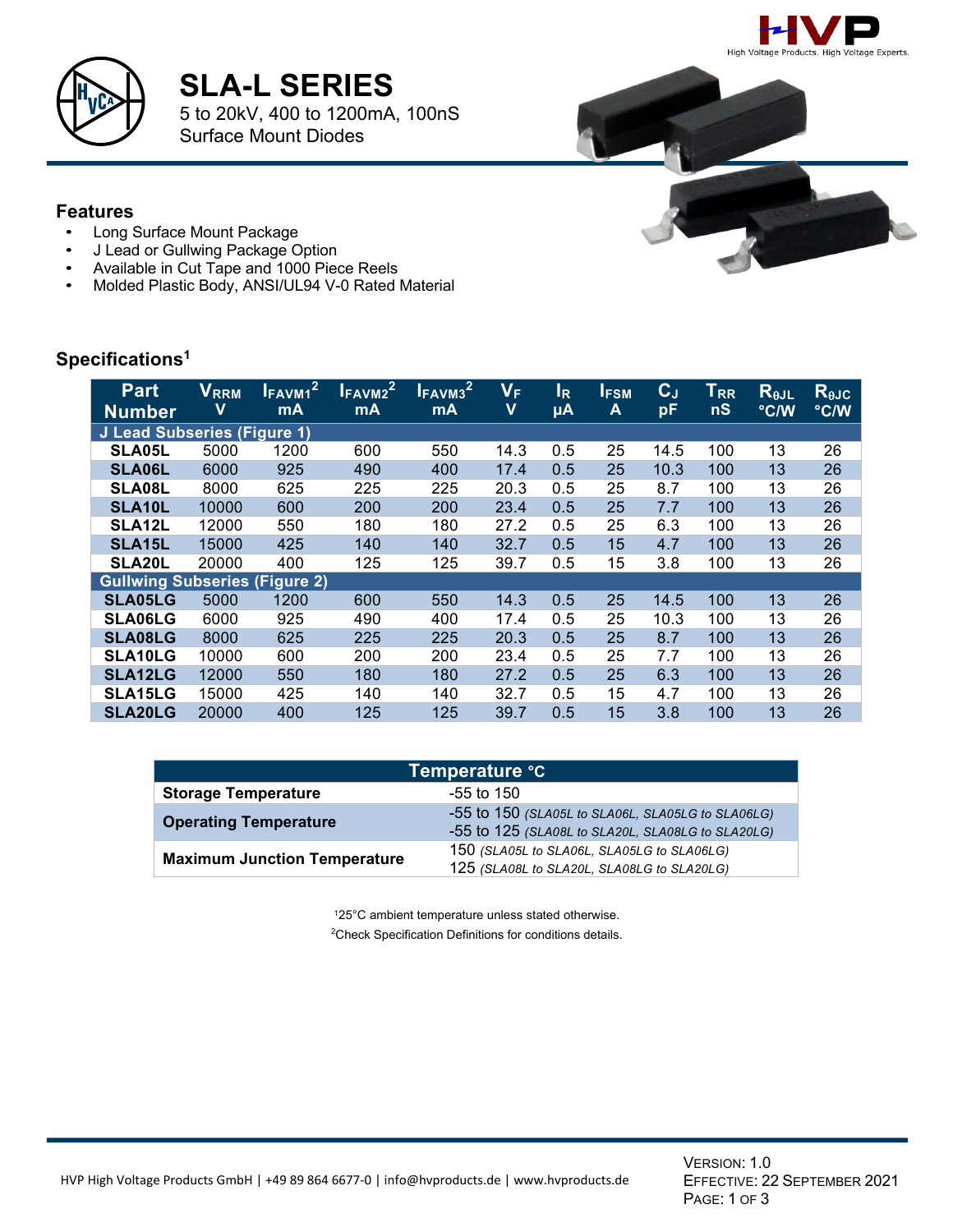

#### **Drawings**

Dimensions in inches [mm], tolerances ±0.020 except as noted



VERSION: 1.0 EFFECTIVE: 22 SEPTEMBER 2021 PAGE: 2 OF 3